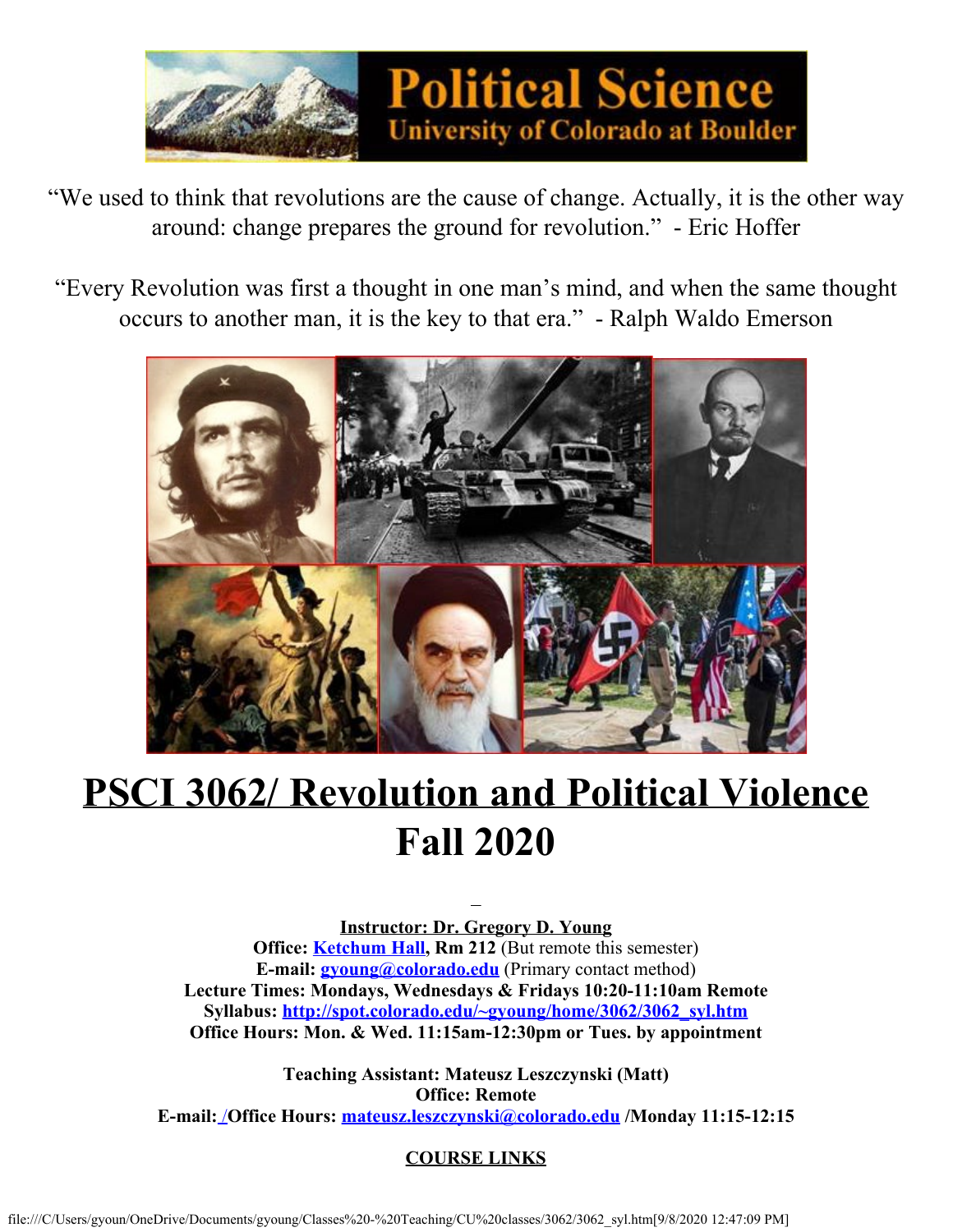- **[Course Roster](file:///C/Users/gyoun/OneDrive/Documents/gyoung/Classes%20-%20Teaching/CU%20classes/3062/3062roster.pdf)**
- [Pod OER Project Topics/Dates](file:///C/Users/gyoun/OneDrive/Documents/gyoung/Classes%20-%20Teaching/CU%20classes/3062/3062project.htm)
- **Schedule for [Current Event Presentations](file:///C/Users/gyoun/OneDrive/Documents/gyoung/Classes%20-%20Teaching/CU%20classes/3062/3062CEsked.htm)**
- **[Schedule and Links to Course Reading Summaries](file:///C/Users/gyoun/OneDrive/Documents/gyoung/Classes%20-%20Teaching/CU%20classes/3062/3062RSsked.htm)**
- [Power Point slides](file:///C/Users/gyoun/OneDrive/Documents/gyoung/Classes%20-%20Teaching/CU%20classes/3062/3062ppt.htm)
- · Link [to Potential Midterm Questions](https://d.docs.live.net/a9cdb8ec39198b1b/Documents/gyoung/Classes%20-%20Teaching/CU%20classes/3062/3062midterms.htm)
- [Midterm Grading Statistical Summary](file:///C/Users/gyoun/OneDrive/Documents/gyoung/Classes%20-%20Teaching/CU%20classes/3062/3062midscore.htm)
- [Midterm Feedback and Key](file:///C/Users/gyoun/OneDrive/Documents/gyoung/Classes%20-%20Teaching/CU%20classes/3062/midkeyF17.pptx)
- **Link to Final [Exam Study Guide](file:///C/Users/gyoun/OneDrive/Documents/gyoung/Classes%20-%20Teaching/CU%20classes/3062/3062finterms.htm)**

# **COURSE OBJECTIVES AND DESCRIPTION**

The study of revolutions has always been part of the discipline of Comparative Politics and not International Relations. With the advent of "global jihad" advocated by radical Islamic terrorists and uprisings occurring across the Arab world in the "Arab Spring", one could characterize revolution as now a world phenomenon. However revolution has spread before in history, whether it was 1848, 1968, or 2014, unrest in one country against a government, spread to neighboring regimes. Globalization though has made many national ideas, issues and problems even more global. This course will study the classical theories of revolution and examine them through several national revolutionary case studies. The theories will then be applied to the contemporary transnational cases. Do the classical theories apply or does a new set of theories need to be generated? This course will examine two basic questions – Why revolutions happen? And why do they have the outcomes that they do?

# **COURSE REQUIREMENTS**

# *REQUIRED READING*

There are no textbooks to purchase for this class. All course readings delineated in the course schedule are available at the following online site to which all students will subscribe:<http://www.aatw.me/subscribe> This site ("American and the World"), provides both distribution and reference for this course, but also the copyright payment for the articles you will read. Access to this website will be purchased for \$49.95. Access will be explained in detail in class and on the site. The readings for this course are interdisciplinary, including works from political science, history, economics and geography. All of the readings are required. Other readings will be linked to this syllabus.



James DeFronzo (2011), *Revolutions and Revolutionary Movements*, 4th Ed., Boulder, Colorado, Westview Press

#### *INDIVIDUAL READINGS AND CLASS PARTICIPATION*

It is essential that students attend/view every class. Regular attendance and active participation in any class discussion will enhance your understanding of the course material and almost certainly improve your performance on the midterm and final exams, which are together worth 50% of the course grade. Attendance is also a large portion of your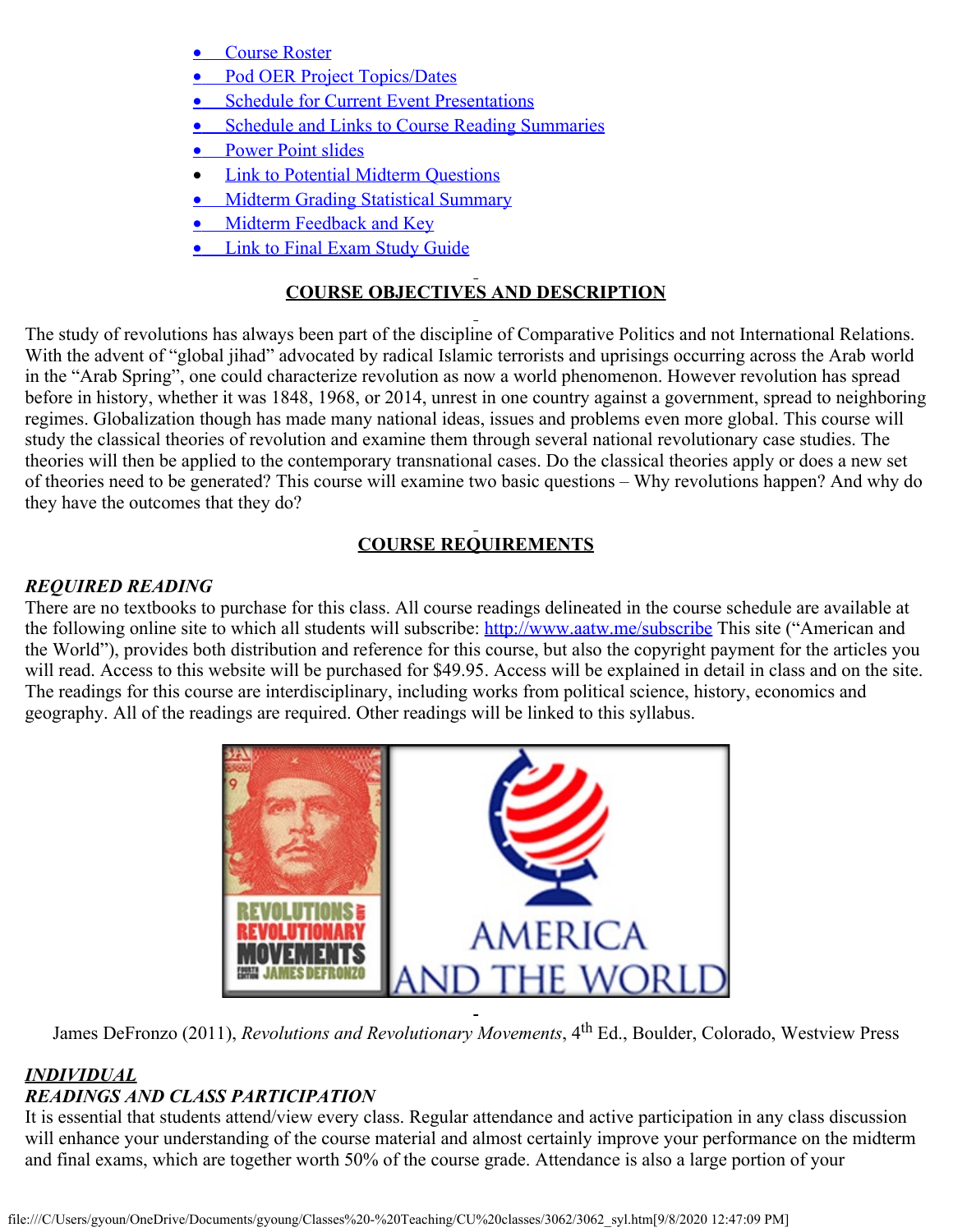participation grade. In this Fall term, the required readings are significant and range from 100 to 125 pages per week, as set out in the course schedule. Students should come to class having already completed (and thought carefully about) the assigned reading for each class period.

#### *MIDTERM EXAM AND FINAL EXAM*

The midterm exam will be held during normal class time on **Monday, October 21st. The exam will be emailed out and uploaded to Canvas at the end of the allotted time.** The exam will consist of several terms and one essay question. Students will type the exam write on the emailed copy. The final exam will be **Wednesday, December 9th (from 1:30-4:00pm)**. The terms and potentially the essay question(s) for the final will be posted in the last week of class. The two exams are worth 50% of your final course grade.

#### *POD Group Requirements*

# *OPEN ACCESS TEXTBOOK/GROUP RESEARCH PROJECT*

There are several things that will be unique about this class in this semester. The first and most obvious is that due to Covid-19, the class will be totally remote. All lectures will be presented synchronously on Zoom, but they will also be recorded for alternate watching on Canvas. Students should attend in person if at all possible. A second more significant difference in this class is the semester project. This class/instructor has been selected by OPEN CU to create an Open Access Resource (OER) for future CU students and possibly at other universities. The class will be divided into twentyfour 3-4 person pods and each Pod will write one chapter of the text. The first ten chapters are on theorists and theories of revolution, counter-revolution and political violence. The last thirteen are on case studies of revolution where the theories are applied. The topics match one or two days of the course's lecture topics. Your instructor will be writing the introduction, conclusion and editing the chapters to ensure they all fit together seamlessly. The chapter rough drafts are due on Wednesday, November 18<sup>th</sup>, uploaded to Canvas. The final chapters will be due on Friday, December 4<sup>th</sup>, also uploaded to Canvas. There will be a more detailed project handout linked to this syllabus in the coming weeks. Briefly, the Chapters must be footnoted in Parenthetical format with an appended bibliography. They should be double-spaced and be between 3000 to 3500 words excluding the bibliography.

# *READING SUMMARY & DISCUSSION QUESTIONS*

For each section of the reading, the Pod whose project matches that day's lecture will summarize the readings due in class that day. In a 2-3 page outline/synopsis of each assigned set of articles or chapters, the designated students will give an overview of the key points of the reading. The summary can either be in outline form or complete paragraphs. The summary should include an answer to the "so what?" question, in other words, why should one read it when studying about revolution. By midnight on the night before the due date, the student(s) will EMAIL an electronic copy to their instructor in Word. The instructor will post the summary on the web for the review of your classmates. These summaries will be 5% of your final grade and are graded pass/fail (100/0). Late Reading Summaries will be docked 10% per class day up to 50%. The Pod will also provide three discussion questions for the lecture with their reading summaries to the instructor.

#### *CURRENT EVENTS*

Students should also follow contemporary world events by reading a reputable international news source, such as the *New York Times, Wall Street Journal or The Economist* on a regular basis. Each Pod will present a current event orally in class each assigned day. The presentation should be no more than five minutes in length. The source should be from a respected news source, be less than one week old and pertain in some way to global issue about political violence being discussed that week in the class. Each student should try to relate the article to some element of what we will be discussing in class. News reports on the Internet are acceptable sources. The current event presentation will be part of your Pod/participation grade. Students should email the article to their instructor the night before they are scheduled to present. The assigned Pod will present on the same day that they are producing the reading summaries.

# *GRADING CRITERIA*

#### **Individual Requirements**

| 25% |
|-----|
| 25% |
|     |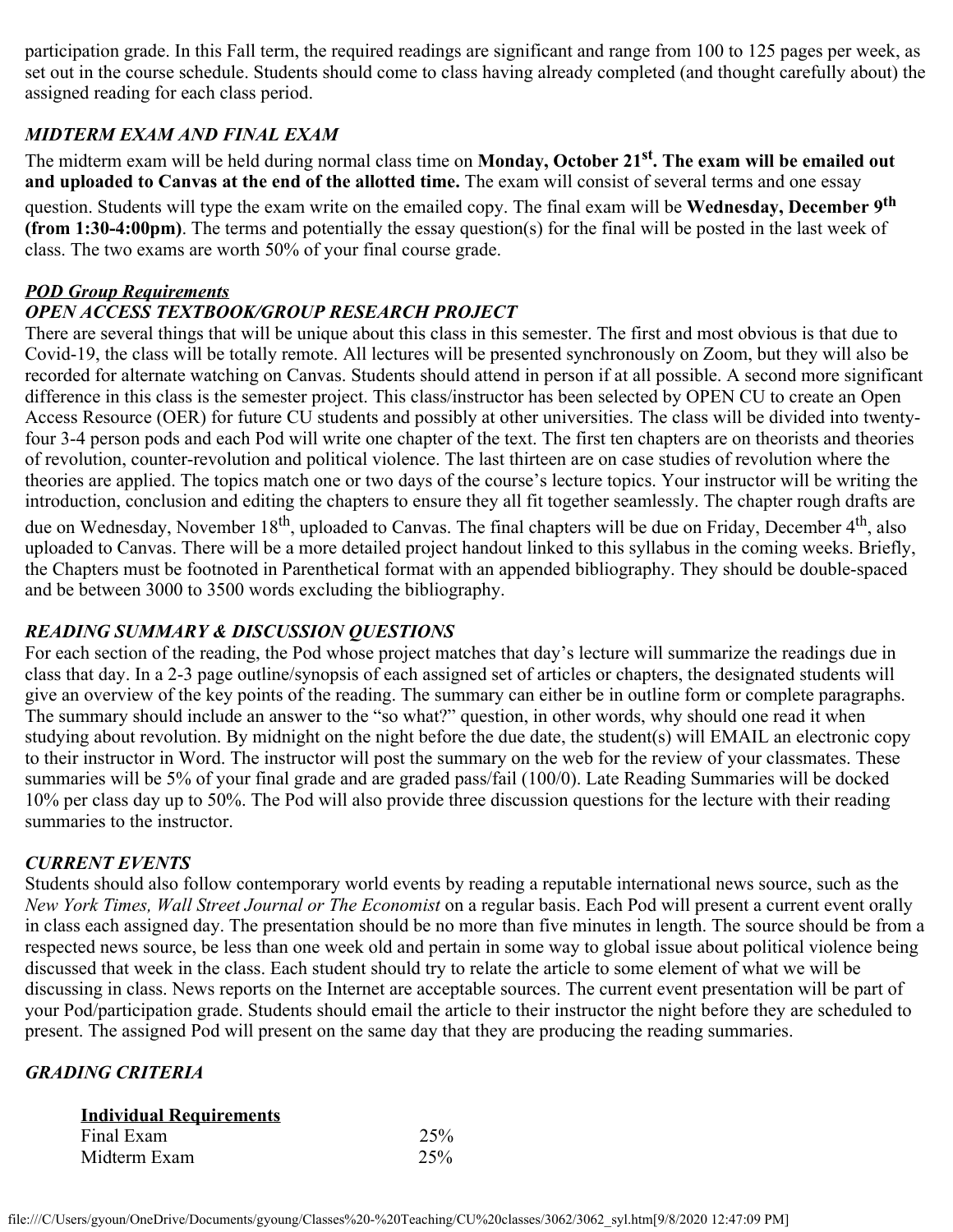| <b>POD Requirements</b>                |         |
|----------------------------------------|---------|
| OER Book Chap/Research Project         | 30%     |
| (including rough draft)                |         |
| Current Event( $s$ )                   | 5%      |
| Reading Summaries/Discussion Questions | $5\%$   |
| <b>POD</b> Evaluation/Participation    | 10%     |
| Total                                  | $100\%$ |

How the workload is shared within the POD is up to each group to allocate. Each student in the POD will receive the same grade for the group project, current event and reading summaries. However, each student will complete an evaluation of the other 2-3 students in their Pods on participation supplemented by the instructor's participation grade.

Final Course Grades will be curved unless a straight 90/80/70/60 etc. proves more beneficial to the students (higher overall grade average). If curved, the mean overall average will become the highest C+ grade, and two standard deviations below the mean will be necessary to fail the course. One standard deviation about the mean becomes the criteria for an A grade. The grading policy will be explained in detail on the first day of class.

| <b>PSCI 3062 - Revolution and Political Violence/Fall 20 Schedule</b> |                                                                                          |                                                                                                                                                                                                                                                                                                               |  |
|-----------------------------------------------------------------------|------------------------------------------------------------------------------------------|---------------------------------------------------------------------------------------------------------------------------------------------------------------------------------------------------------------------------------------------------------------------------------------------------------------|--|
| Day/Date                                                              | <b>Topic</b>                                                                             | <b>Assigned Reading</b>                                                                                                                                                                                                                                                                                       |  |
| Mon 24 Aug                                                            | Course Introduction and<br>Administration                                                | None<br>$\bullet$                                                                                                                                                                                                                                                                                             |  |
| Wed 26 Aug                                                            | Terms, Covid Pods, and<br>Open Access                                                    | None<br>$\bullet$                                                                                                                                                                                                                                                                                             |  |
| Fri 28 Aug                                                            | Why did CU Rebel?                                                                        | Darnton, John (1972), "Antiwar Protests Erupt across U.S.",<br>$\bullet$<br>New York Times, May 10, 1972<br>Danish, Paul (2018), "Boulder Beat: Riot of 71", Coloradan,<br>Spring 2018<br>Pettam, Sylvia (2009), "Anti-Vietnam War Activists Proposed<br>Strike at CU", Boulder Daily Camera, August 14, 2009 |  |
| $\overline{M}$ on 31 Aug                                              | Theories of Revolution:<br>Karl Marx/Friedrich<br>Engels                                 | Karl Marx, The Communist Manifesto, Ch. 1 pp. 57-79<br>$\bullet$                                                                                                                                                                                                                                              |  |
| Wed 2 Sep                                                             | Theories of Revolution:<br>Barrington Moore,<br><b>Classical Modernization</b><br>Theory | Weiner, "Review of Barrington Moore's "Social Origins of<br>Dictatorship and Democracy", History and Theory, May 1976                                                                                                                                                                                         |  |
| Fri 4 Sep                                                             | Theories of Revolution:<br><b>Crane Brinton</b>                                          | Crane Brinton The Anatomy of Revolution, excerpts.<br>$\bullet$                                                                                                                                                                                                                                               |  |
| Mon 7 Sep                                                             | Labor Day Holiday                                                                        | No Class<br>$\bullet$                                                                                                                                                                                                                                                                                         |  |
| Wed 9 Sep                                                             | Theories of Revolution:<br>Ted Gurr                                                      | Ted Gurr, Why Men Rebel, Ch 2 & 10, pp.22-58 & 317-359<br>$\bullet$                                                                                                                                                                                                                                           |  |
| Fri 11 Sep                                                            | Theories of Revolution<br>James DeFronzo                                                 | James DeFronzo, Ch. 1 pp.9-30<br>$\bullet$                                                                                                                                                                                                                                                                    |  |
| Mon 14 Sep                                                            | Theories of Revolution<br><b>Charles Tilly</b>                                           | Charles Tilly, Europe in Revolutions: 1492-1992, Ch. 1 & 2<br>$\bullet$<br>pp. 1-51                                                                                                                                                                                                                           |  |
| Wed 16 Sep                                                            | Theories of Revolution:<br>Theda Skocpol                                                 | Theda Skocpol, States and Social Revolutions, Ch. 1 pp. 3-43<br>$\bullet$                                                                                                                                                                                                                                     |  |
| Fri 18 Sep                                                            | Theories of Revolution:                                                                  | Chalmers Johnson, Revolutionary Change, Ch. 10 "Theories of                                                                                                                                                                                                                                                   |  |

#### *COURSE SCHEDULE*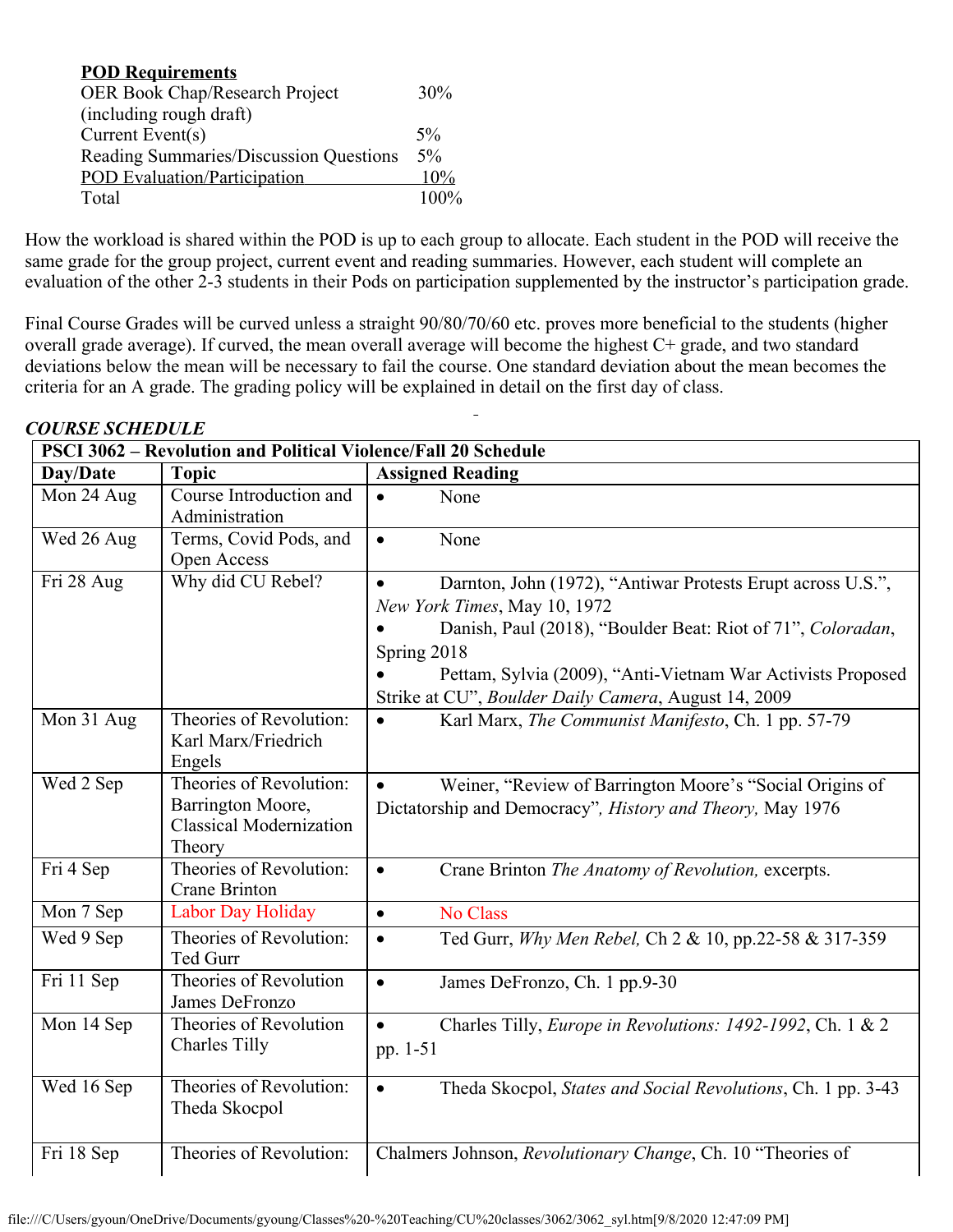| Chalmers Johnson                                        | Revolution" pp. 169-194                                                                                                                                                                                                                                                                  |
|---------------------------------------------------------|------------------------------------------------------------------------------------------------------------------------------------------------------------------------------------------------------------------------------------------------------------------------------------------|
| The French Revolution                                   | James Collins - The Ancient Regime & the French Revolution                                                                                                                                                                                                                               |
|                                                         | Peter McPhee - The French Revolution                                                                                                                                                                                                                                                     |
| The French Revolution<br>(Part II)                      | None<br>$\bullet$                                                                                                                                                                                                                                                                        |
| The Russian                                             | DeFronzo Ch.2 pp. 39-86<br>$\bullet$                                                                                                                                                                                                                                                     |
|                                                         | Trotsky The Art of Insurrection from The History of the                                                                                                                                                                                                                                  |
|                                                         | <b>Russian Revolution</b>                                                                                                                                                                                                                                                                |
|                                                         | None                                                                                                                                                                                                                                                                                     |
| Revolution(s) (Part II)                                 |                                                                                                                                                                                                                                                                                          |
| The NAZI Uprising<br>Movie: The Rise of Adolf<br>Hitler | Snell, The Nazi Revolution: Germany's Guilt or Germany's Fate                                                                                                                                                                                                                            |
| The NAZI Uprising<br>(Part II)                          | None<br>$\bullet$                                                                                                                                                                                                                                                                        |
| Counterinsurgency                                       | Bernard Fall, "Counterinsurgency: The French Experience"<br>$\bullet$                                                                                                                                                                                                                    |
| Theory & Strategy                                       | John Nagl, "The Hard Lessons of Insurgency" from Learning                                                                                                                                                                                                                                |
|                                                         | to Eat Soup with a Knife.                                                                                                                                                                                                                                                                |
| Counterinsurgency                                       | None<br>$\bullet$                                                                                                                                                                                                                                                                        |
| $\mathbf{I}$                                            |                                                                                                                                                                                                                                                                                          |
| The Malay Insurgency                                    | Shaw, "British Counterinsurgency Methods: Their use in<br>Malaya and the Possibility of their Successful Transfer to Vietnam."<br>John Nagl,, British Army Counterinsurgency Learning During the<br>Malayan Emergency, 1948-1951" from Learning to Eat Soup With a                       |
|                                                         | Knife                                                                                                                                                                                                                                                                                    |
| The Malay Insurgency<br>(Part II)                       | None<br>$\bullet$                                                                                                                                                                                                                                                                        |
| The Vietnamese                                          | Defronzo Ch. 4 pp. 149-196                                                                                                                                                                                                                                                               |
| Revolution                                              | Ed Palm "Tiger Papa Three"                                                                                                                                                                                                                                                               |
|                                                         | None<br>$\bullet$                                                                                                                                                                                                                                                                        |
|                                                         |                                                                                                                                                                                                                                                                                          |
|                                                         | None<br>$\bullet$                                                                                                                                                                                                                                                                        |
|                                                         | Review<br>$\bullet$                                                                                                                                                                                                                                                                      |
|                                                         | Lilley, "A Policy of Violence, the Case of Algeria"<br>$\bullet$                                                                                                                                                                                                                         |
|                                                         | Algeria: A country study. Foreign Area Studies, American University                                                                                                                                                                                                                      |
|                                                         | None<br>$\bullet$                                                                                                                                                                                                                                                                        |
|                                                         | Ben Gliniecki (2018) "50 years after the Prague Spring – what                                                                                                                                                                                                                            |
|                                                         |                                                                                                                                                                                                                                                                                          |
| and The Velvet                                          |                                                                                                                                                                                                                                                                                          |
| Revolution:                                             | are the lessons for today?"                                                                                                                                                                                                                                                              |
| Czechoslovakia                                          | Goodwin (1995), "Regimes and Revolutions in the $2nd$ & $3rd$                                                                                                                                                                                                                            |
|                                                         | Worlds: A comparative erspective", Social Science History                                                                                                                                                                                                                                |
|                                                         | Glenn (1999) "Competing Challenges and Contested                                                                                                                                                                                                                                         |
|                                                         | Outcomes to State Breakdown: The Velvet Revolution in<br>Czechoslovakia", Social Forces.                                                                                                                                                                                                 |
|                                                         | Revolution(s)<br>Movie: The Russian<br>Revolution<br>The Russian<br>Theory & Strategy (Part<br>The Vietnamese<br>Revolution (part II)<br><b>Review for Midterm</b><br><b>Midterm Examination</b><br>The Algerian Revolution<br>The Algerian Revolution<br>Part II<br>The "Prague Spring" |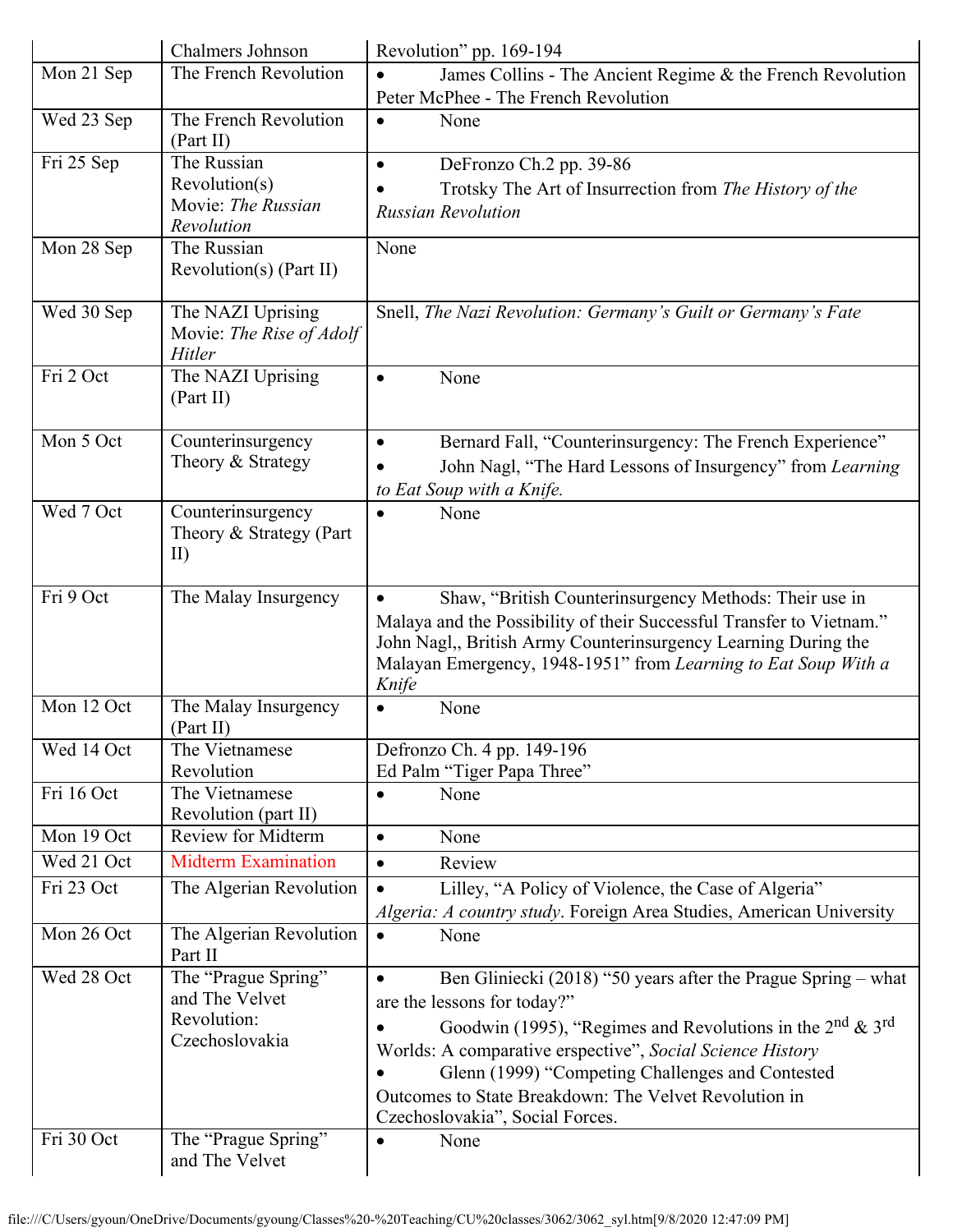|            | Revolution:<br>Czechoslovakia                                                    |                                                                                                                                                                                                                                                                                                                                                                                                                                                                                                                                                                                                                                                                                                                                                                                                                                                                                                        |
|------------|----------------------------------------------------------------------------------|--------------------------------------------------------------------------------------------------------------------------------------------------------------------------------------------------------------------------------------------------------------------------------------------------------------------------------------------------------------------------------------------------------------------------------------------------------------------------------------------------------------------------------------------------------------------------------------------------------------------------------------------------------------------------------------------------------------------------------------------------------------------------------------------------------------------------------------------------------------------------------------------------------|
| Mon 2 Nov  | Go Over Midterm Exam                                                             | None<br>$\bullet$                                                                                                                                                                                                                                                                                                                                                                                                                                                                                                                                                                                                                                                                                                                                                                                                                                                                                      |
| Wed 4 Nov  | The Iranian Revolution<br>& The Iranian Green<br>Revolt                          | Defronzo Ch. 7 pp. 291-340<br>$\bullet$<br>Dagres, "Three years in, is Iran's Green Revolution Still<br>Going?"<br>Rouzbeh, "Remembering the Green Revolution."<br>$\bullet$                                                                                                                                                                                                                                                                                                                                                                                                                                                                                                                                                                                                                                                                                                                           |
| Fri 6 Nov  | The Iranian Revolution<br>& The Iranian Green<br>Revolt (Part II)                | None<br>$\bullet$                                                                                                                                                                                                                                                                                                                                                                                                                                                                                                                                                                                                                                                                                                                                                                                                                                                                                      |
| Mon 9 Nov  | The Bolivian Uprising                                                            | Farthing & Kohl - Bolivia's New Wave of Protest<br>$\bullet$<br>Saavedra - Bolivia: The Rise of Evo Morales<br>Shultz - Bolivia: The Water War Widens<br>Webber - Left-Indigenous Struggles in Bolivia<br>Weinberg - In the Wake of "Black October"                                                                                                                                                                                                                                                                                                                                                                                                                                                                                                                                                                                                                                                    |
| Wed 11 Nov | The Bolivian Uprising<br>(Part II)                                               | <b>None</b>                                                                                                                                                                                                                                                                                                                                                                                                                                                                                                                                                                                                                                                                                                                                                                                                                                                                                            |
| Fri 13 Nov | The Cuban Revolution                                                             | Defronzo Ch. 5 pp. 203-241<br>$\bullet$                                                                                                                                                                                                                                                                                                                                                                                                                                                                                                                                                                                                                                                                                                                                                                                                                                                                |
| Mon 16 Nov | The Cuban Revolution<br>(Part II) Che Guevara<br>and the Guerilla Foco<br>theory | Guevera, Guerilla Warfare, Chapter 2, pp. 47-81<br>$\bullet$                                                                                                                                                                                                                                                                                                                                                                                                                                                                                                                                                                                                                                                                                                                                                                                                                                           |
| Wed 18 Nov | Global Revolution: Arab<br>Spring: (Part I)                                      | The Telegraph, "Arab Spring: TimeLine of the African and<br>$\bullet$<br>Middle East rebellions", October 21, 2011<br>Lisa Anderson, "Demystifying the Arab Spring", Foreign<br>Affairs, May/June 2011<br><i>The Economist</i> , "Everywhere on the rise, the success of<br>Egypt's Islamists marks a trend throughout the region." December 10,<br>2010<br>Schrader & Redissi, "Ben Ali's Fall", Journal of Democracy,<br><b>July 2011</b><br>Foreign Policy - The Syrian Stalemate<br>Washington Post - A War Chest for Syria's Rebels<br>Washington Post - How Obama Bungled the Syrian<br>Revolution<br><i>The Economist</i> , "Gaining ground: Syria's opposition, though<br>fractious, is making headway against the regime." December 17, 2011<br>The New York Times "Sudden Improvements in Egypt<br>Suggest a Campaign to Undermine Morsi"<br>The Economist "The Arab Spring: Has It Failed?" |
| Fri 20 Nov | Global Revolution: Arab<br>Spring (Part II)<br>Project rough drafts due          | None<br>$\bullet$                                                                                                                                                                                                                                                                                                                                                                                                                                                                                                                                                                                                                                                                                                                                                                                                                                                                                      |
| Mon 23 Nov | <b>Ukraine Revolution</b>                                                        | Foreign Affairs - Drop Your Weapons<br>Foreign Affairs - Russia's Latest Land Grab<br>Foreign Affairs - Why the Ukraine Crisis Is the West's Fault<br>Foreign Affairs - Ukraine's Orange Revolution<br>Foreign Affairs - The Trouble with Arming Ukraine                                                                                                                                                                                                                                                                                                                                                                                                                                                                                                                                                                                                                                               |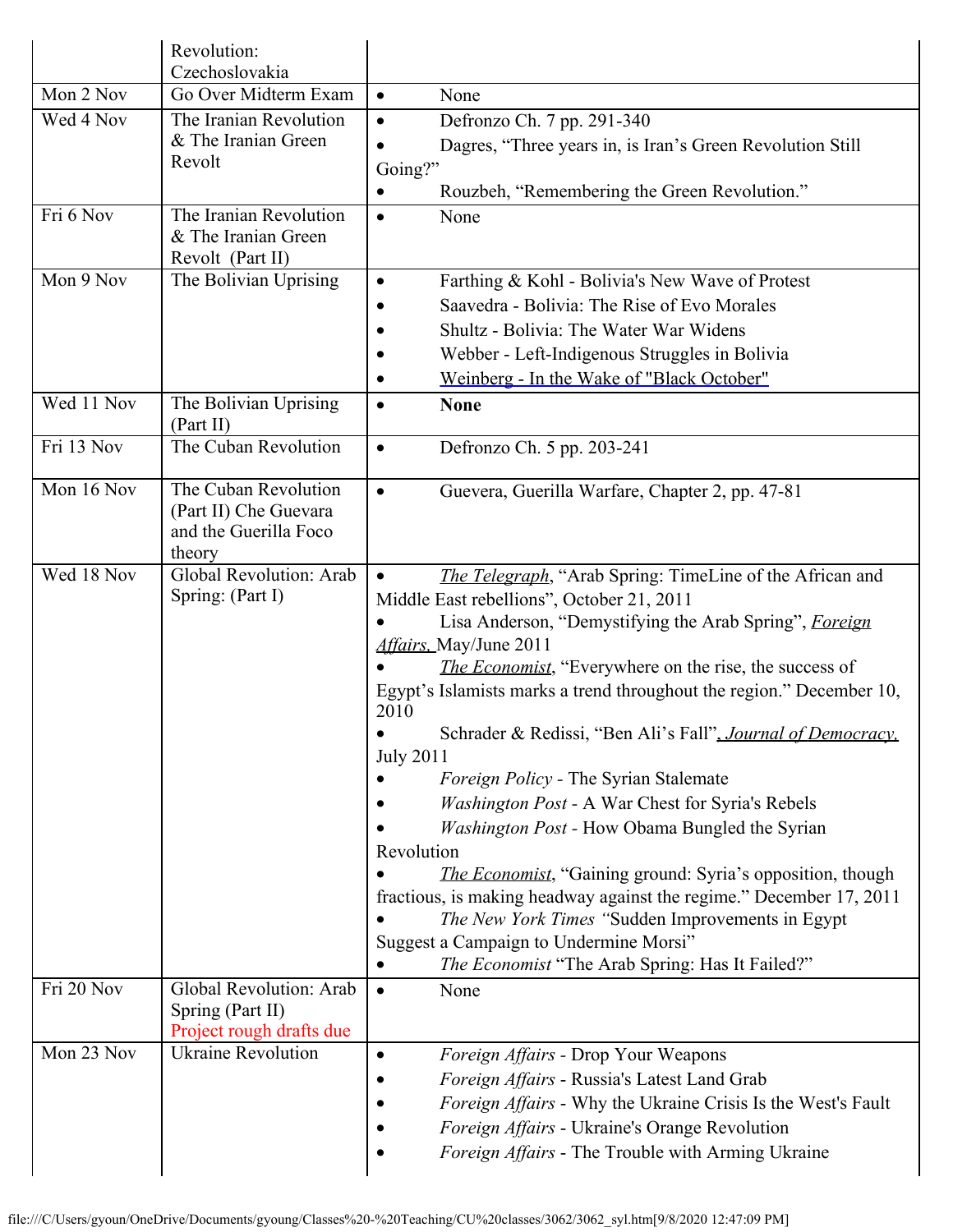|            |                                                                                                                                               | Foreign Affairs - How Ukraine Reined in Its Militias<br>٠                                                                                                                                                                                                                                                                                                                                                                                                                                                                                                         |
|------------|-----------------------------------------------------------------------------------------------------------------------------------------------|-------------------------------------------------------------------------------------------------------------------------------------------------------------------------------------------------------------------------------------------------------------------------------------------------------------------------------------------------------------------------------------------------------------------------------------------------------------------------------------------------------------------------------------------------------------------|
|            |                                                                                                                                               | Foreign Affairs - Ukraine's Stalled Revolution<br>$\bullet$                                                                                                                                                                                                                                                                                                                                                                                                                                                                                                       |
| Wed 25 Nov | Go over rough drafts and<br>POD meeting day                                                                                                   | $\bullet$<br>None                                                                                                                                                                                                                                                                                                                                                                                                                                                                                                                                                 |
| Fri 27 Nov | <b>Fall Break</b>                                                                                                                             | No Class<br>$\bullet$                                                                                                                                                                                                                                                                                                                                                                                                                                                                                                                                             |
| Mon 30 Nov | Ukraine Revolution (Part<br>II)                                                                                                               | None<br>$\bullet$                                                                                                                                                                                                                                                                                                                                                                                                                                                                                                                                                 |
| Wed 2 Dec  | An American Revolution?<br>- The Anti Vietnam War<br>movement, Occupy, Black<br><b>Lives Matter Movement</b>                                  | David<br>$\bullet$<br>Graeber, "Occupy Wall Street's Anarchist Roots." Al Jazeera, July 13,<br>2011<br>$\bullet$<br>Roger<br>Lowenstein, "Occupy Wall Street: It's not a Hippie Thing." Bloomberg<br>Business week, October 27, 2011<br>Mike<br>King, "The Vacancies of Capitalism." Counterpunch, November 30, 2011<br>Maggie Astor, "Occupy Wall Street Protests: A Fordham<br>University Professor Analyzes the Movement." International Business<br>Times, October 4, 2011<br>Mary Frances Berry: History Teaches Us to Resist. Intro, Ch.<br>2 & conclusion. |
| Fri 4 Dec  | An American Revolution<br>(Part II) The Right: The<br>Alt-right, Neo Nazi & the<br>white supremacists<br><b>Final Research Project</b><br>Due | Khazan, "The Dark Minds of the Alt-Right", The Atlantic, 17 Aug<br>$\bullet$<br>2017<br>Carroll, "Alt-Right Groups will Revolt if Trump shuns White<br>$\bullet$<br>Supremacy", The Guardian, 27 Dec 2017<br>Singal, "Undercover with the Alt-Right", New York Magazine, 19<br>Sep 2017                                                                                                                                                                                                                                                                           |
| Mon 7 Dec  | Make up and Review for<br>Final                                                                                                               | None<br>$\bullet$                                                                                                                                                                                                                                                                                                                                                                                                                                                                                                                                                 |
| Tues 8 Dec | Reading Day - No<br><b>Classes</b>                                                                                                            | None<br>$\bullet$                                                                                                                                                                                                                                                                                                                                                                                                                                                                                                                                                 |
| Wed 9 Dec  | Final Examination 1:30-<br>4:00 <sub>pm</sub>                                                                                                 | Study, Study, Study & Study<br>$\bullet$                                                                                                                                                                                                                                                                                                                                                                                                                                                                                                                          |

#### *ADMINISTRATIVE INFORMATION:*

#### Classroom Behavior

Both students and faculty are responsible for maintaining an appropriate learning environment in all instructional settings, whether in person, remote or online. Those who fail to adhere to such behavioral standards may be subject to discipline. Professional courtesy and sensitivity are especially important with respect to individuals and topics dealing with race, color, national origin, sex, pregnancy, age, disability, creed, religion, sexual orientation, gender identity, gender expression, veteran status, political affiliation or political philosophy. For more information, see the policies on [classroom behavior](http://www.colorado.edu/policies/student-classroom-and-course-related-behavior) and the [Student Code of Conduct](https://www.colorado.edu/sccr/sites/default/files/attached-files/2019-2020_student_code_of_conduct_0.pdf).

#### Requirements for COVID-19

As a matter of public health and safety due to the pandemic, all members of the CU Boulder community and all visitors to campus must follow university, department and building requirements, and public health orders in place to reduce the risk of spreading infectious disease. Required safety measures at CU Boulder relevant to the classroom setting include:

maintain 6-foot distancing when possible,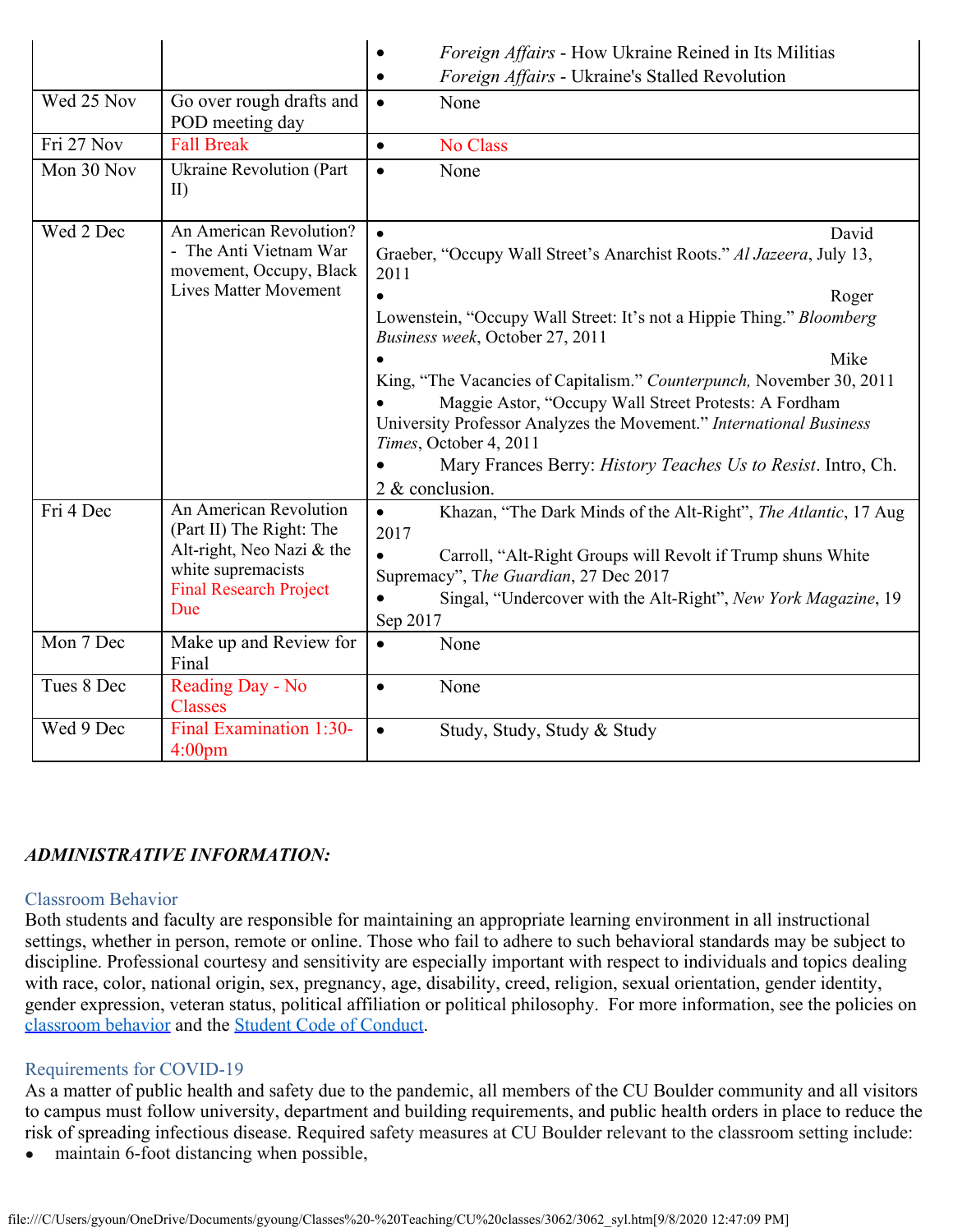- wear a face covering in public indoor spaces and outdoors while on campus consistent with state and county health orders,
- clean local work area,
- practice hand hygiene,
- follow public health orders, and
- if sick and you live off campus, do not come onto campus (unless instructed by a CU Healthcare professional), or if you live on-campus, please alert CU [Boulder Medical Services](https://www.colorado.edu/healthcenter/coronavirus-updates/symptoms-and-what-do-if-you-feel-sick).

Students who fail to adhere to these requirements will be asked to leave class, and students who do not leave class when asked or who refuse to comply with these requirements will be referred to [Student Conduct and](https://www.colorado.edu/sccr/) Conflict Resolution. For more information, see the policies on [COVID-19 Health and Safety](https://www.colorado.edu/policies/covid-19-health-and-safety-policy) and [classroom behavior](http://www.colorado.edu/policies/student-classroom-and-course-related-behavior) and the [Student Code](http://www.colorado.edu/osccr/) of [Conduct.](http://www.colorado.edu/osccr/) If you require accommodation because a disability prevents you from fulfilling these safety measures, please see the "Accommodation for Disabilities" statement on this syllabus.

Before returning to campus, all students must complete the [COVID-19 Student Health and Expectations Course.](https://www.colorado.edu/protect-our-herd/how#anchor1) Before coming on to campus each day, all students are required to complete a **[Daily Health Form](https://www.colorado.edu/protect-our-herd/daily-health-form)**. Students who have tested positive for COVID-19, have symptoms of COVID-19, or have had close contact with someone who has tested positive for or had symptoms of COVID-19 must stay home and complete the Health [Questionnaire and Illness Reporting Form](https://www.colorado.edu/protect-our-herd/daily-health-form) remotely.

#### Accommodation for Disabilities

If you qualify for accommodations because of a disability, please submit your accommodation letter from Disability Services to your faculty member in a timely manner so that your needs can be addressed. Disability Services determines accommodations based on documented disabilities in the academic environment. Information on requesting accommodations is located on the [Disability Services website](https://www.colorado.edu/disabilityservices/). Contact Disability Services at 303-492-8671 or [dsinfo@colorado.edu](mailto:dsinfo@colorado.edu) for further assistance. If you have a temporary medical condition, see [Temporary](http://www.colorado.edu/disabilityservices/students/temporary-medical-conditions) Medical [Conditions](http://www.colorado.edu/disabilityservices/students/temporary-medical-conditions) on the Disability Services website.

#### Preferred Student Names and Pronouns

CU Boulder recognizes that students' legal information doesn't always align with how they identify. Students may update their preferred names and pronouns via the student portal; those preferred names and pronouns are listed on instructors' class rosters. In the absence of such updates, the name that appears on the class roster is the student's legal name.

# Honor Code

All students enrolled in a University of Colorado Boulder course are responsible for knowing and adhering to the Honor Code. Violations of the policy may include: plagiarism, cheating, fabrication, lying, bribery, threat, unauthorized access to academic materials, clicker fraud, submitting the same or similar work in more than one course without permission from all course instructors involved, and aiding academic dishonesty. All incidents of academic misconduct will be reported to the Honor Code ([honor@colorado.edu](mailto:honor@colorado.edu)); 303-492-5550). Students found responsible for violating the academic integrity policy will be subject to nonacademic sanctions from the Honor Code as well as academic sanctions from the faculty member. Additional information regarding the Honor Code academic integrity policy can be found at the Honor Code [Office website](https://www.colorado.edu/osccr/honor-code).

# Sexual Misconduct, Discrimination, Harassment and/or Related Retaliation

The University of Colorado Boulder (CU Boulder) is committed to fostering an inclusive and welcoming learning, working, and living environment. CU Boulder will not tolerate acts of sexual misconduct (harassment, exploitation, and assault), intimate partner violence (dating or domestic violence), stalking, or protected-class discrimination or harassment by members of our community. Individuals who believe they have been subject to misconduct or retaliatory actions for reporting a concern should contact the Office of Institutional Equity and Compliance (OIEC) at 303-492 2127 or [cureport@colorado.edu](mailto:cureport@colorado.edu). Information about the OIEC, university policies, [anonymous](https://cuboulder.qualtrics.com/jfe/form/SV_0PnqVK4kkIJIZnf) reporting, and the campus resources can be found on the [OIEC website.](http://www.colorado.edu/institutionalequity/)

Please know that faculty and instructors have a responsibility to inform OIEC when made aware of incidents of sexual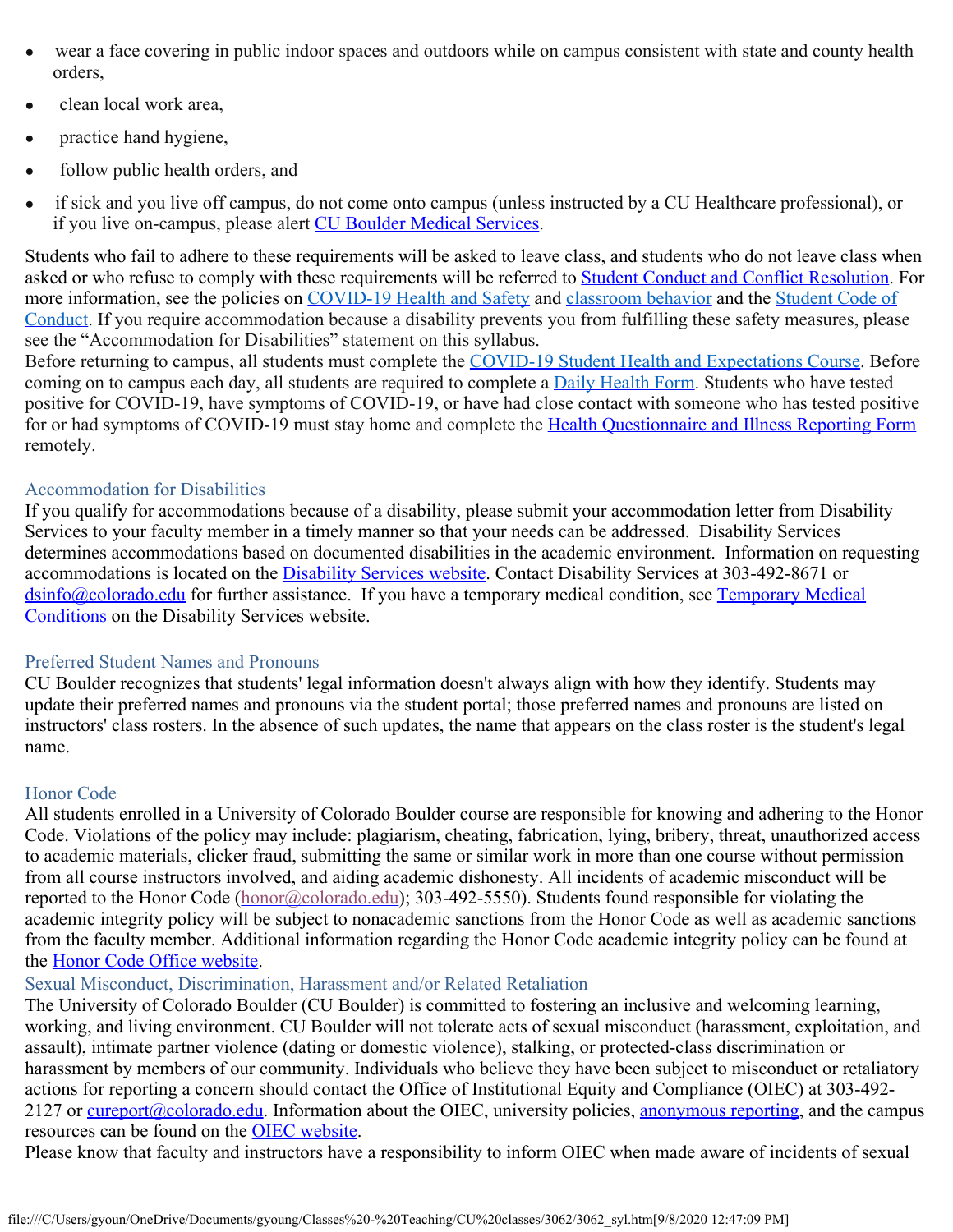misconduct, dating and domestic violence, stalking, discrimination, harassment and/or related retaliation, to ensure that individuals impacted receive information about options for reporting and support resources.

#### Religious Holidays

Campus policy regarding religious observances requires that faculty make every effort to deal reasonably and fairly with all students who, because of religious obligations, have conflicts with scheduled exams, assignments or required attendance.

See the campus [policy regarding religious observances](http://www.colorado.edu/policies/observance-religious-holidays-and-absences-classes-andor-exams) for full details.

### **CHEATING AND PLAGIARISM**

Cheating (using unauthorized materials or giving unauthorized assistance during an examination or other academic exercise) and plagiarism (using another's ideas or words without acknowledgment) are serious offenses in a university, and may result in a failing grade for a particular assignment, a failing grade for the course, and/or suspension for various lengths of time or permanent expulsion from the university. All students of the University of Colorado at Boulder are responsible for knowing and adhering to the academic integrity policy of this institution. Violations of this policy may include: cheating, plagiarism, aid of academic dishonesty, fabrication, lying, bribery, and threatening behavior. All incidents of academic misconduct shall be reported to the Honor Code Council (honor@colorado.edu; 303-725-2273). Students who are found to be in violation of the academic integrity policy will be subject to both academic sanctions from the faculty member and non-academic sanctions (including but not limited to university probation, suspension, or expulsion). Other information on the Honor Code can be found at [http://www.colorado.edu/policies/honor.html](https://culink.colorado.edu/wm/mail/fetch.html?urlid=g0a9ec54cc73e3531669be70a951dc2efdj9p5nljhl&url=http%3A%2F%2Fwww.colorado.edu%2Fpolicies%2Fhonor.html) and at [http://www.colorado.edu/academics/honorcode/](https://culink.colorado.edu/wm/mail/fetch.html?urlid=g0a9ec54cc73e3531669be70a951dc2efdj9p5nljhl&url=http%3A%2F%2Fwww.colorado.edu%2Facademics%2Fhonorcode%2F)

The development of the Internet has provided students with historically unparalleled opportunities for conducting research swiftly and comprehensively. The availability of these materials does not, however, release the student from appropriately citing sources where appropriate; or applying standard rules associated with avoiding plagiarism. Specifically, the instructor will be expecting to review papers written by students drawing ideas and information from various sources (cited appropriately), presented generally in the student's words after careful analysis, synthesis, and evaluation. An assembly of huge blocks of other individuals' existing material, even when cited, does not constitute an appropriate representation of this expectation. Uncited, plagiarized material shall be treated as academically dishonest, and the paper will be assigned an F as a result. Papers submitted by any student, written in part or in whole by someone other than that student, shall be considered to constitute fraud under the University Honor Code, and result in the assignment of an 'F' for the entire course. If the student is confused as to what constitutes plagiarism, he/she should review the CU Honor Code on this topic. If you have any questions regarding proper documentation in your writing, please discuss it with your instructor.

**Taking this course signifies acceptance of the terms and conditions stated in this syllabus**.

# **Register to vote! And vote!**